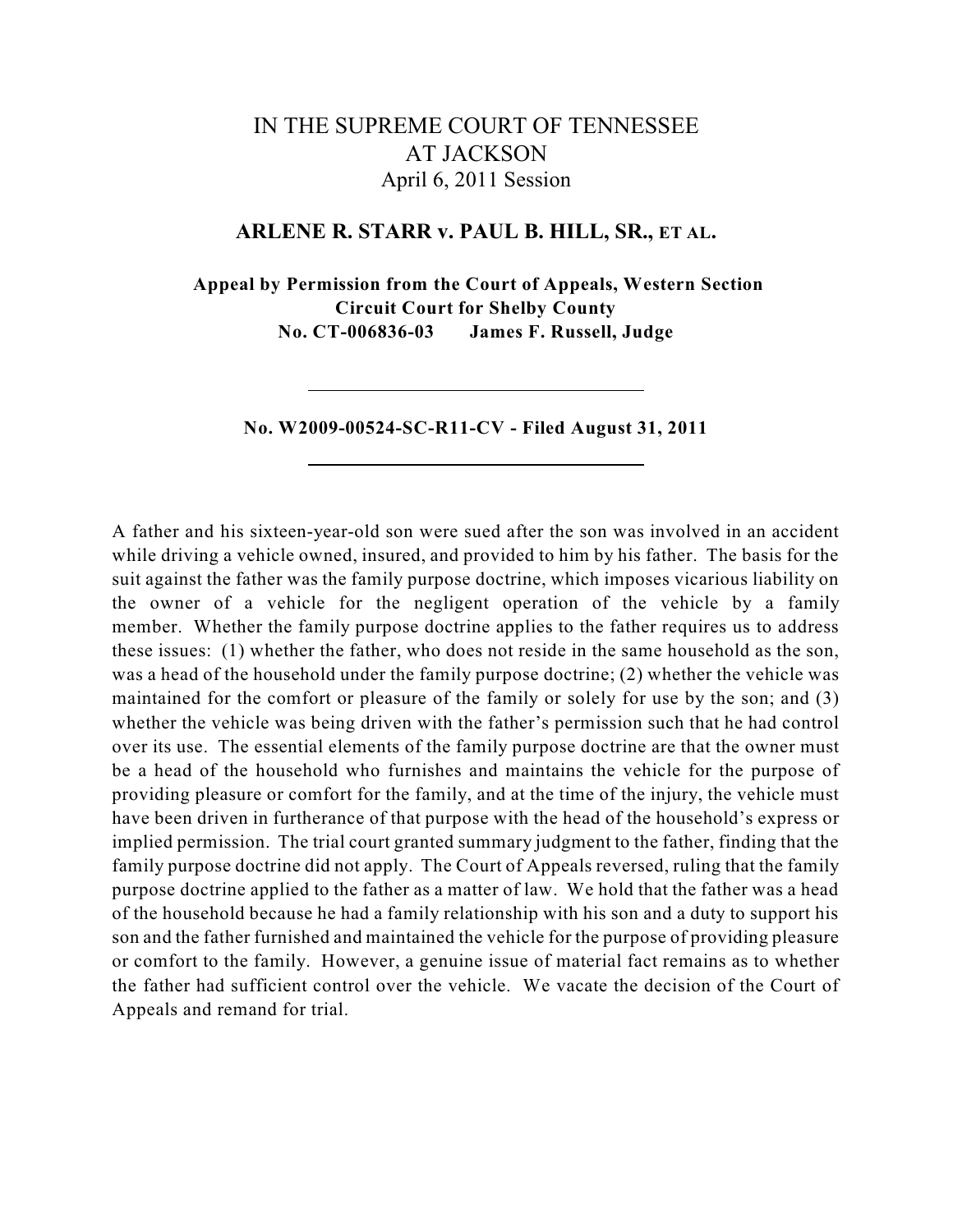# **Tenn. R. App. P. 11 Appeal by Permission; Judgment of the Court of Appeals Vacated; Cause Remanded**

SHARON G. LEE, J., delivered the opinion of the Court, in which CORNELIA A. CLARK, C.J., JANICE M. HOLDER, GARY R. WADE, and WILLIAM C. KOCH, JR., JJ. joined.

Kirk A. Caraway and Heather W. Fletcher, Memphis, Tennessee, for the appellant, Paul B. Hill, Sr.

S. Newton Anderson and Paul R. Sciubba, Memphis, Tennessee, for the appellee, Arlene R. Starr.

#### **OPINION**

On Christmas Eve 2002, Paul B. Hill, Jr. ("Son"), who was sixteen years old, was returning from a holiday shopping trip with his sister and her friend, when the vehicle he was driving collided with another vehicle. Arlene R. Starr ("Plaintiff"), a passenger in the other vehicle, was allegedly injured. She filed suit against Paul B. Hill, Sr., ("Father"), who was the owner of the vehicle, and Son.<sup>1</sup> She asserted that Son's negligent conduct caused the accident and that Father, as the owner of the vehicle, was liable based on the family purpose doctrine. At the time of the accident, Son's parents were divorced, and Father did not live in the same household as Son. Father, as required by the terms of his divorce decree, had purchased the vehicle for Son when he turned sixteen years old. Father owned and insured the vehicle; Son drove the vehicle.

Father filed a motion for summary judgment, arguing that the family purpose doctrine was not applicable to him because at the time of the accident he did not reside with Son, he provided the vehicle only for the pleasure or comfort of Son, not the family, and he did not have day-to-day control over Son. Plaintiff filed a motion for partial summary judgment, arguing that Father was a head of household under the family purpose doctrine and therefore the doctrine applied to Father as a matter of law. The trial court granted Father's motion for summary judgment. The Court of Appeals reversed the trial court, ruling that the family purpose doctrine applied as a matter of law.

We granted Father's application for permission to appeal to address the following issues: (1) whether Father, who does not reside with Son, was a head of the household for purposes of the family purpose doctrine; (2) whether the vehicle, which Father provided to

 $1$  Plaintiff later filed a Tennessee Rule of Civil Procedure 41 voluntary nonsuit of her claim against Son.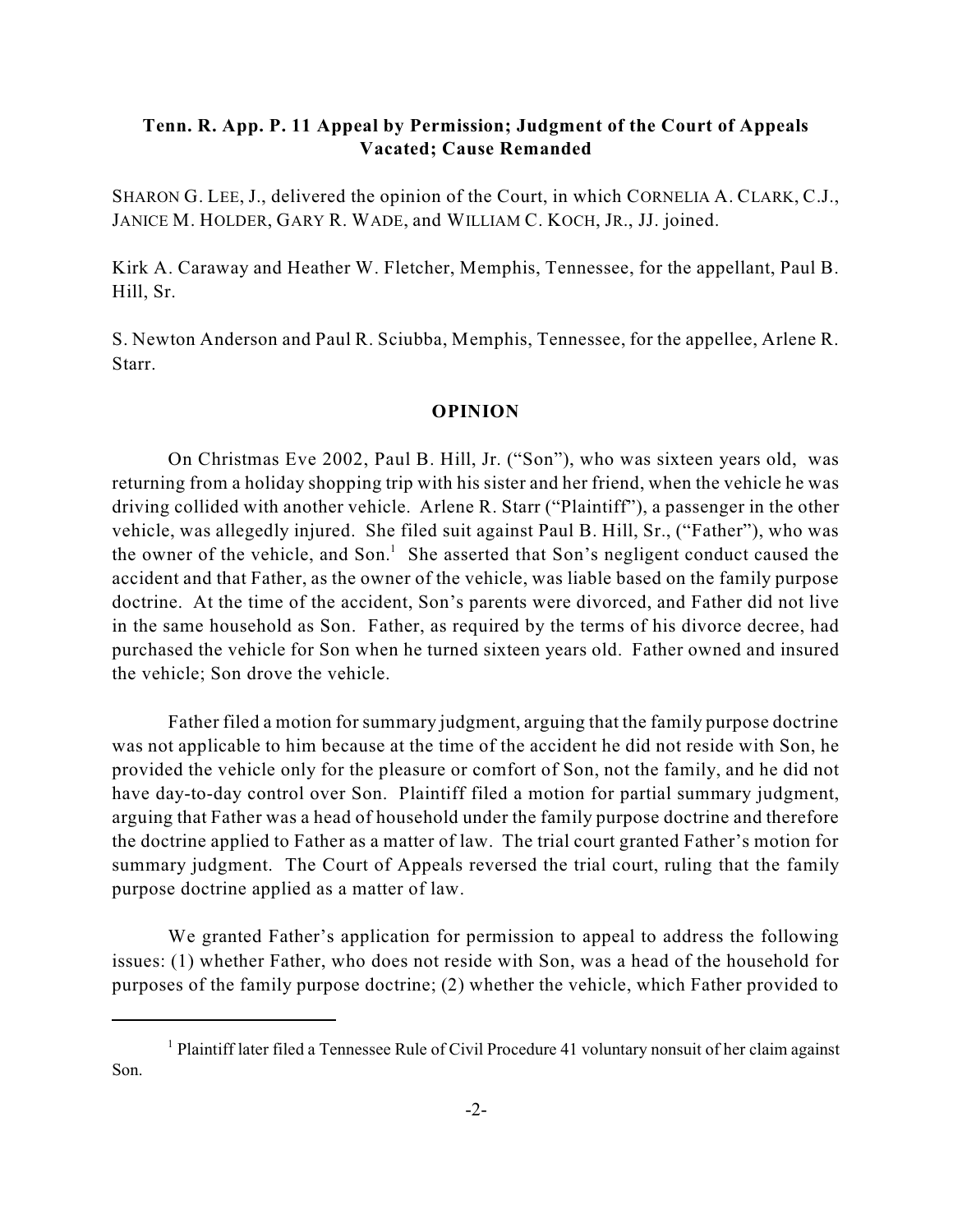Son in compliance with terms of a divorce decree and for Son's sole use, was provided and maintained for the pleasure or comfort of the family; and (3) whether the vehicle was being driven with Father's permission such that he had control over its use.

The case before us involves a grant of summary judgment. Summary judgment is appropriate only when the moving party can demonstrate that there is no genuine issue of material fact and that it is entitled to judgment as a matter of law. Tenn. R. Civ. P. 56.04; Hannan v. Alltel Publ'g Co., 270 S.W.3d 1, 5 (Tenn. 2008). When ruling on a summary judgment motion, the trial court must accept the nonmoving party's evidence as true and resolve any doubts concerning the existence of a genuine issue of material fact in favor of the nonmoving party. Id. at 83. A grant of summary judgment is appropriate only when the facts and the reasonable inferences from those facts would permit a reasonable person to reach only one conclusion. Staples v. CBL & Assocs., Inc., 15 S.W.3d 83, 89 (Tenn. 2000). The resolution of a motion for summary judgment is a matter of law; therefore, we review the trial court's judgment de novo with no presumption of correctness. Martin, 271 S.W.3d at 84.

Tennessee courts have treated the application of the family purpose doctrine as a question for the trier of fact when the facts are disputed or subject to more than one interpretation, and as a question of law for the court when the facts are undisputed and subject to only one interpretation. See, e.g., Droussiotis v. Damron, 958 S.W.2d 127 (Tenn. Ct. App. 1997); Gray v. Amos, 869 S.W.2d 925 (Tenn. Ct. App. 1993); Redding v. Barker, 230 S.W.2d 202 (Tenn. Ct. App. 1950). Other jurisdictions are in accord. See, e.g., First-City Bank & Trust Co. v. Doggett, 316 S.W.2d 225 (Ky. Ct. App. 1958); Madrid v. Shryock, 745 P.2d 375 (N.M. 1987); Reid v. Swindler, 154 S.E.2d 910 (S.C. 1967). Application of the family purpose doctrine involves a mixed question of law and fact. Therefore, "our standard of review is de novo with a presumption of correctness extending only to the lower court's findings of fact." Abdur'Rahman v. Bredesen, 181 S.W.3d 292, 305 (Tenn. 2005). Although a presumption of correctness attaches to the trial court's findings of fact, we are not bound by the trial court's determination of the legal effect of its factual findings, nor by its determination of a mixed question of law and fact. State ex rel. Flowers v. Tenn. Trucking Ass'n Self Ins. Grp. Trust, 209 S.W.3d 595, 599 (Tenn. Ct. App. 2006). If we find that all elements of the family purpose doctrine are established by undisputed facts, we may properly conclude that the doctrine applies as a matter of law and affirm the grant of summary judgment by the Court of Appeals. However, if we conclude that there is a dispute as to material facts necessary to establish an element of the doctrine, we must reverse and remand to the trial court for further proceedings.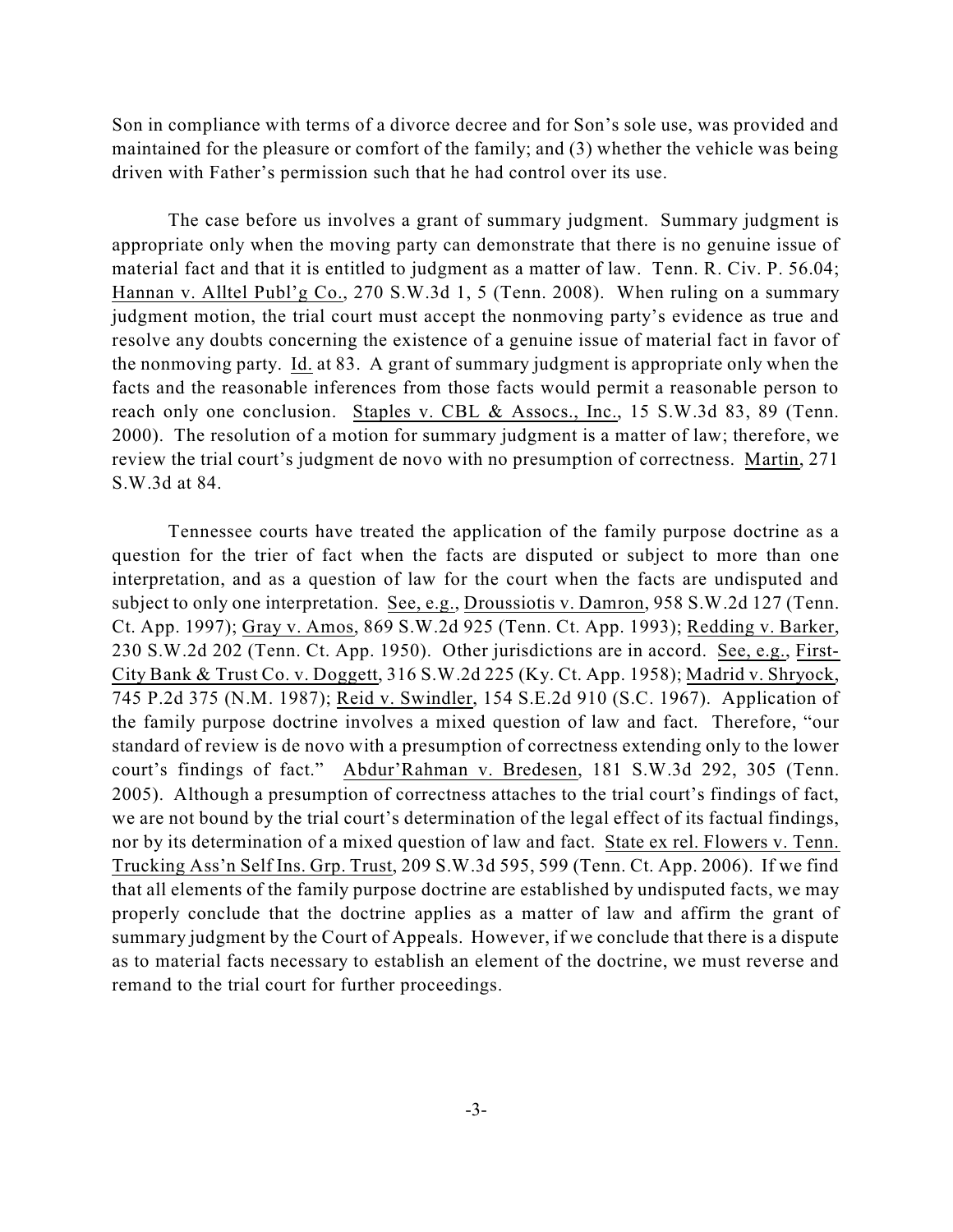#### *The Family Purpose Doctrine*

The family purpose doctrine wasfirst recognized in Tennessee in King v. Smythe, 204 S.W. 296 (Tenn. 1918), just ten years after the introduction of the Ford Model T automobile when the automotive industry was still in its infancy. This doctrine imposes vicarious liability on a head of the household for the negligent operation of a motor vehicle by a family member provided that the head of the household maintains the vehicle "for the purpose of providing pleasure or comfort for his or her family," and "the family purpose driver [was] using the motor vehicle at the time of the injury 'in furtherance of that purpose with the permission, either express or implied of the [head of the household] owner.'" Strine v. Walton, 323 S.W.3d 480, 489 (Tenn. Ct. App. 2010) (quoting Redding v. Barker, 230 S.W.2d 202, 205 (Tenn. 1950)) (emphasis omitted); Camper v. Minor, 915 S.W.2d 437, 447 (Tenn. 1996).

The doctrine is "a court-created legal fiction" that employs agency principles to hold the owner of the vehicle vicariously liable. Thurmon v. Sellers, 62 S.W.3d 145, 156 (Tenn. Ct. App. 2001). As one learned legal treatise has observed,

> [s]ometimes it is said that the owner would be liable for the negligence of a chauffeur whom he hires to drive his family, and therefore should be liable when he entrusts the same task to a member of his family instead. There is obviously an unblushing element of fiction in this manufactured agency; and it has quite often been recognized, without apology, that the doctrine is an instrument of policy, a transparent device intended to place the liability upon the party most easily held responsible.

W. Page Keeton et al., Prosser and Keeton on the Law of Torts § 73, at 524 (5th ed. 1984) (footnotes omitted). While the doctrine is grounded in the law of agency, as the Court clarified in King, "[t]he law of agency is not confined to business transactions," and when, as happened in that case, a father buys a car "for the pleasure and entertainment of his family, and . . . gives his . . . son, who is a member of his family, permission to use it for pleasure, . . . the son is in the furtherance of this purpose of the father while driving the car for his own pleasure." 204 S.W. at 298. The doctrine is based on the theory that a family member who provides and maintains a vehicle for the pleasure or convenience of the family makes the vehicle's use his or her business, and that in using the vehicle, the family members are furthering the purpose for which it is maintained. Redding, 230 S.W.2d at 205 (citing Scates v. Sandefer, 44 S.W.2d 310, 311 (Tenn. 1931)).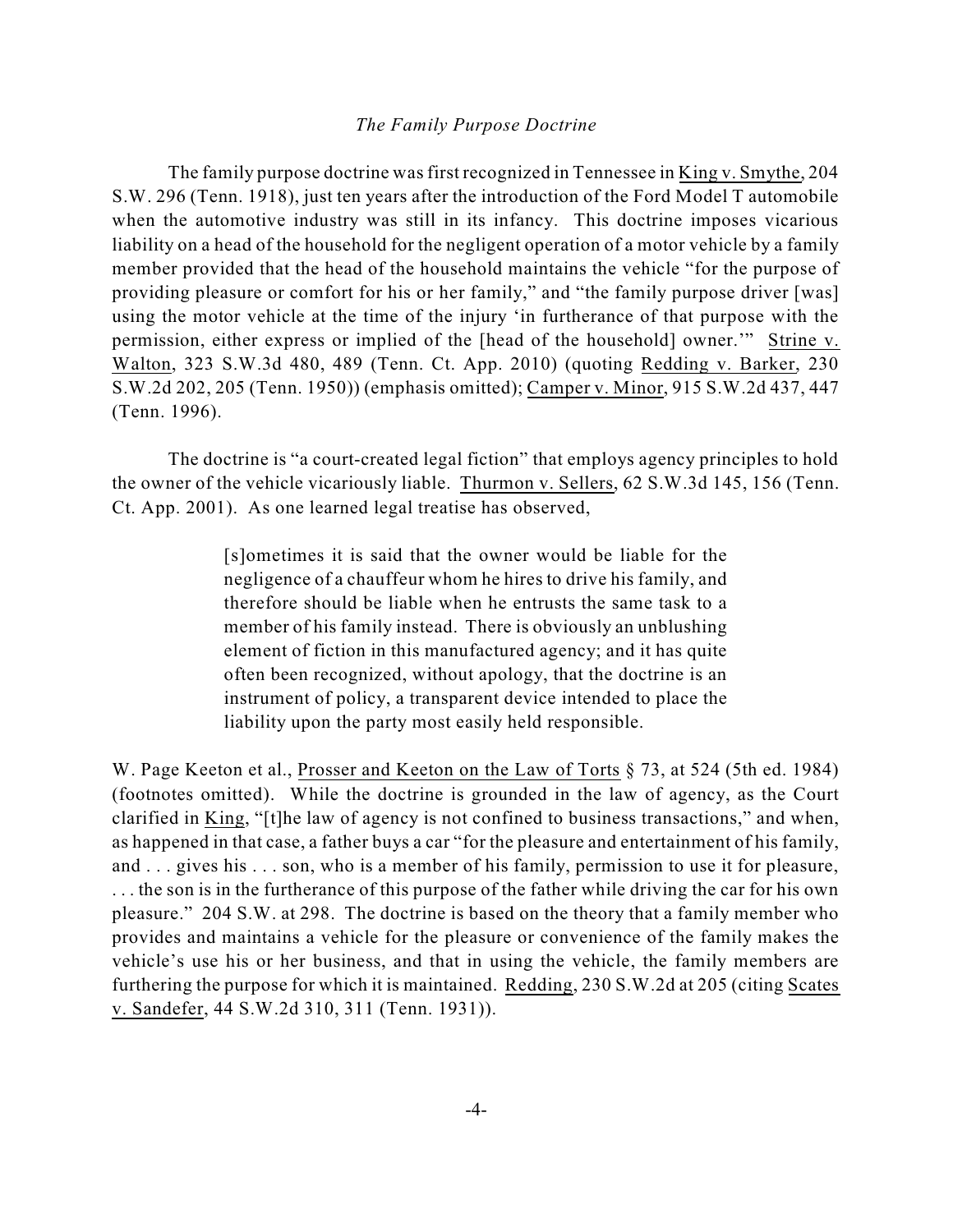As a matter of public policy, we choose to apply the doctrine to create an incentive for a parent to exercise control over a child's use of the vehicle and to make available another "pocket" from which an injured party may collect compensation. See Camper, 915 S.W.2d at 447-48; King, 204 S.W. at 298. The need for a responsible adult between the public and a young driver is more compelling today than it was in the early part of the last century. There are a substantially greater number of vehicles on the road than there were ninety years ago,<sup>2</sup> and there is an increased risk of accident. Teen drivers, ages 16-19, are more likely to be involved in a vehicular accident than any other age group and account for a disproportionate share of the total cost of motor vehicle injuries.<sup>3</sup> As one court has observed, "[t]he loss of life resulting from inexperienced teen drivers is a national problem of epidemic proportions." People v. Badke, 865 N.Y.S.2d 488, 494 (N.Y. Co. Ct. 2008). The family purpose doctrine serves a vital function by providing parents with additional incentive to ensure that their children operate motor vehicles in a safe manner.

The second rationale for the family purpose doctrine – to ensure that innocent members of the public have a source of reasonable compensation – remains a strong reason for its retention despite the enactment of Tennessee's Financial Responsibility Law. Tenn. Code Ann.  $\S$ § 55-12-101 to -140 (2008 & Supp. 2010). The Financial Responsibility Law requires that the driver of a motor vehicle involved in an accident resulting in death, injury, or property damage of \$50 or more submit insurance documentation or other evidence of financial responsibility to the officer investigating the accident. See Tenn. Code Ann. §§ 55- 12-139(b) and 55-10-106(a). Proof of financial responsibility includes documentation of insurance, such as an insurance card, from an insurance company stating that a policy of liability insurance has been issued.<sup>4</sup> The Financial Responsibility Law does not require

 $\frac{1}{2}$  In 1920, passenger car registrations in the United States totaled 8,131,522. The American Car Since 1775 p. 491 (L. Scott Bailey et al. eds., Kuztown Publishing 1971). By 1960, this figure had increased to 61,671,390 and by 2008 to 137,079,843. Report of the U.S. Bureau of Transp. Res. and Innovative Tech. Admin. available at http://www.btsgov/publications/national\_transportation\_statistics/html/table\_01\_11.

 $3$  Drivers in the 16-19 age group are four times more likely than older drivers to be in a motor vehicle crash. Although persons ages 15-24 comprise only 14% of the national population, they account for 30%, or \$19 billion, of the total costs of motor vehicle injuries among males and 28%, or \$7 billion, of the total costs of motor vehicle injuries among females. Teen Drivers: Fact Sheet, Centers for Disease Control and Prevention, http://www.cdc.gov/MotorVehicleSafety/Teen\_Drivers/teendrivers\_factsheet.html.

<sup>&</sup>lt;sup>4</sup> Tennessee Code Annotated section 55-12-139(b)(1) (2008 & Supp. 2010) provides that "financial responsibility" means "[d]ocumentation, such as the declaration page of an insurance policy, an insurance binder, or an insurance card from an insurance company authorized to do business in Tennessee, stating that a policy of insurance meeting the requirements of this chapter has been issued." Tennessee Code Annotated (continued...)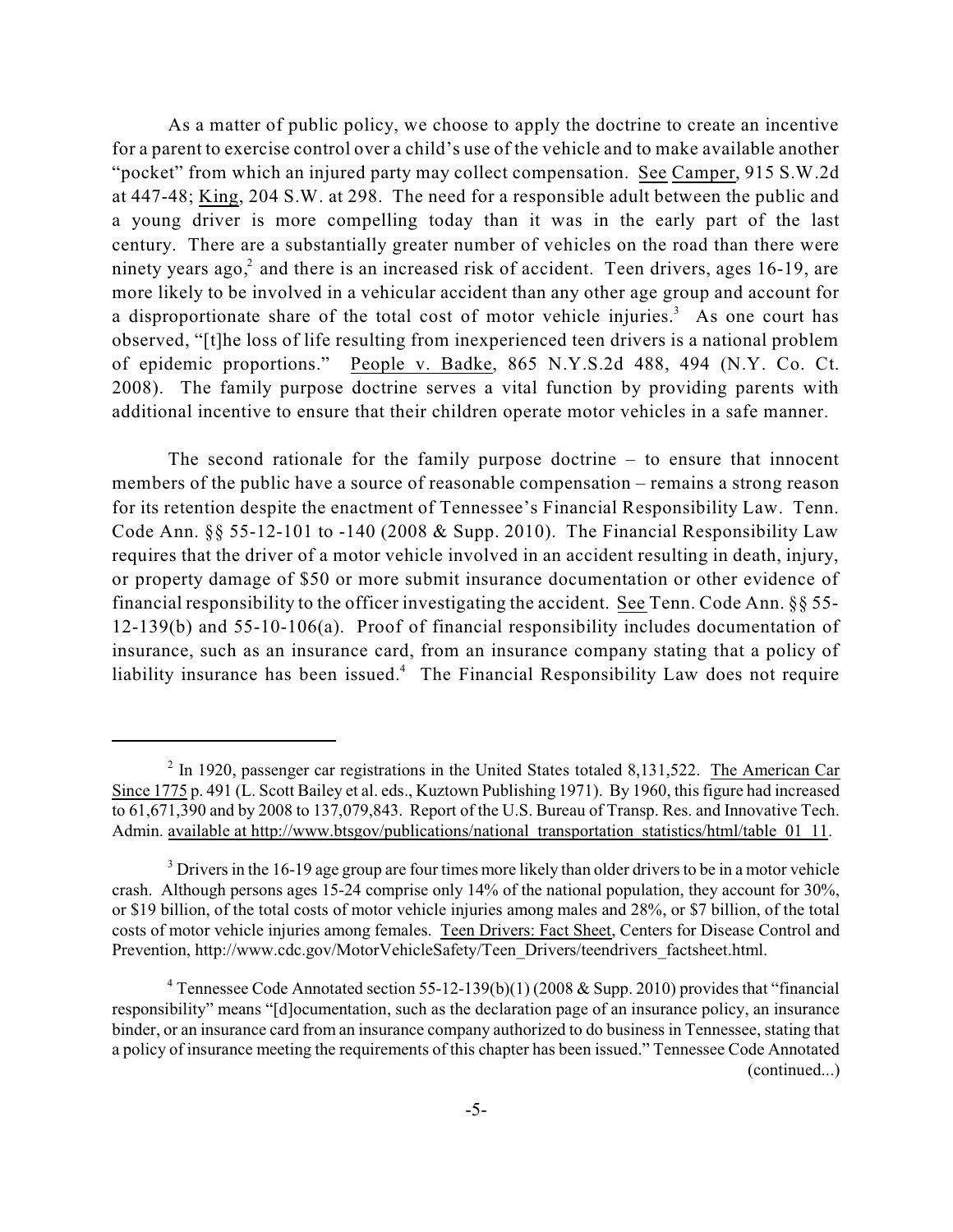vehicle liability insurance, but the statute contemplates that most drivers will comply with this requirement by purchasing liability insurance. Purkey v. Am. Home Assur. Co., 173 S.W.3d 703, 706-07 (Tenn. 2005).

Although the Financial Responsibility Law may provide innocent victims with some assurance that they will not be totally without recourse in the event they suffer injury, purchase of liability insurance is not required when a vehicle is acquired and the extent of required financial responsibility is only twenty-five thousand dollars \$25,000 for bodily injury to or death of one person, \$50,000 for bodily injury to or death of two or more persons in any one accident, and \$15,000 for damage to property in any one accident. Tenn. Code Ann. § 55-12-102(12)(D)(i). The Financial Responsibility Law is an inadequate substitute for the family purpose doctrine.<sup>5</sup>

 $\alpha$ <sup>4</sup>(...continued)

*(b)* A split-limit policy with a limit of not less than twenty-five thousand dollars (\$25,000) for bodily injury to or death of one (1) person, not less than fifty thousand dollars(\$50,000) for bodily injury to or death of two (2) or more persons in any one (1) accident, and not less than fifteen thousand dollars (\$15,000) for damage to property in any one (1) accident.

*(c)* A deposit of cash with the commissioner in the amount of sixty thousand dollars (\$60,000); or

*(d)* The execution and filing of a bond with the commissioner in the amount of sixty thousand dollars (\$60,000);

In December 2002, when the accident at issue occurred, the statute's coverage requirements were otherwise the same as those currently in place, except the split-limit policy coverage requirement for damage to property was only \$10,000, rather than \$15,000. See Tenn. Code Ann. § 55-12-102(12)(C)(i),(ii) (1998).

 $5$  We also note that many drivers in our state simply disregard the requirements of the Financial Responsibility Law and fail to obtain car liability insurance. One study shows that in 2004, Tennessee ranked sixth nationally in estimated percentage of uninsured drivers, with an estimated 21.2 percent of uninsured drivers compared to a national average of 14.6 percent. See Offices of Research and Educ. Accountability, An Analysis of Tennessee's Motor Vehicle Liability Insurance Limits, at 3 (2006) <http://comptroller.state.tn.us/cpdivorea.htm.>

section 55-12-102(12)(D)(i) (2008 & Supp. 2010) provides that with respect to insurance coverage, proof of financial responsibility includes the following:

*<sup>(</sup>a)* A written proof of liability insurance coverage provided by a single limit policy with a limit of not less than sixty thousand dollars (\$60,000) applicable to one accident;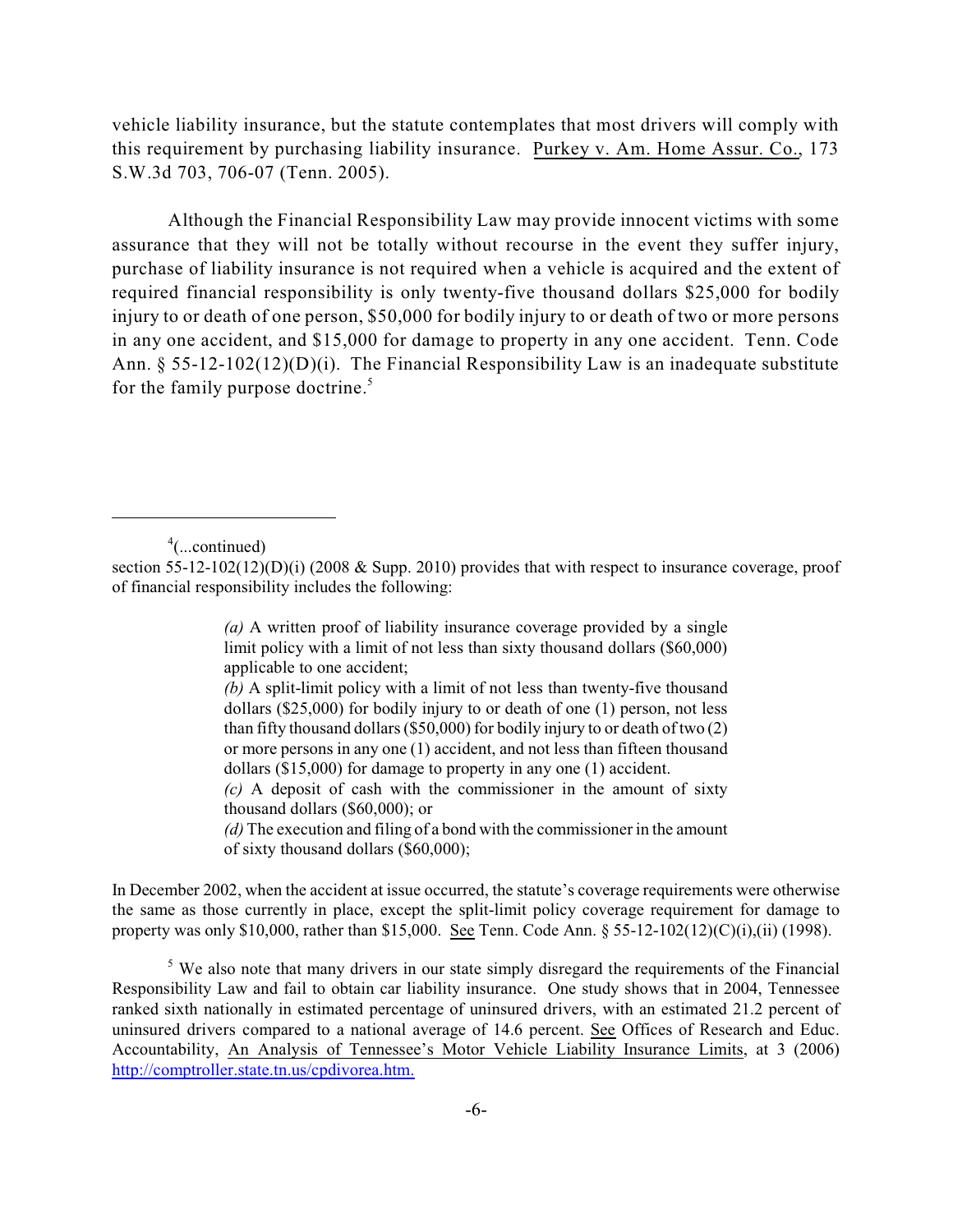The family purpose doctrine remains an important component of the tort law of this state and other states, $6$  and the underlying principles that prompted adoption of the doctrine in Tennessee in 1918 remain valid reasons for its retention today.

#### *Head of Household*

Father and Suzanne Hill ("Mother") separated in August of 2002 and were divorced in October of 2002. Following the separation, Son resided with Mother and his younger sister; Father resided with his parents. The divorce decree, which incorporated a permanent parenting plan and marital dissolution agreement, provided that Mother would be the primary residential parent of Son and his sister, with Father having parenting time on alternate weekends, overnight on Wednesdays, and on various holidays. Mother and Father had decision-making authority regarding the day-to-day care and control of the children while the children were residing with them; either parent was authorized to make emergency decisions affecting the children's health and safety; decisions regarding each child's extracurricular activities would be made jointly by both parents; and Mother had an affirmative obligation to consult with Father on all major decisions affecting the children. Father was required to procure an automobile for each child at age sixteen and pay the automobile insurance.

These facts reflect the changes in our society since the adoption of the family purpose doctrine in 1918. A greater number of divorces, single parent homes, and teenage drivers are an undeniable and pervasive reality of our current life. In 1916, not long before we adopted the family purpose doctrine, the divorce rate was approximately ten percent, whereas by 2008

 $6$  Currently, the doctrine is recognized at common law in Alaska, see Burns v. Main, 87 F. Supp. 705 (D. Alaska 1950); Arizona, see, e.g., Pesqueira v. Talbot, 441 P.2d 73 (Ariz. Ct. App. 1968); Colorado, see, e.g., Hasegawa v. Day, 684 P.2d 936 (Colo. App. 1983), overruled on other grounds by Casebolt v. Cowan, 829 P.2d 352 (Colo.1992); Connecticut, see, e.g., Cogan v. Chase Manhattan Auto Fin. Corp., 882 A.2d 597 (Conn. 2005); Georgia, see, e.g., Williams v. Gant, 462 S.E.2d 179 (Ga. Ct. App. 1995); Kentucky, see, e.g., Lawhorn v. Holloway, 346 S.W.2d 302 (Ky. 1961); Nebraska, see, e.g., Dunn v. Hemberger, 430 N.W.2d 516 (Neb. 1988); Nevada, see, e.g., Jones v. Golick, 206 P. 679 (Nev. 1922); New Mexico, see, e.g., Madrid v. Shryock, 745 P.2d 375 (N.M. 1987); North Carolina, see, e.g., Thomson v. Thomas, 156 S.E.2d 850 (N.C. 1967); North Dakota, see, e.g., Malchose v. Kalfell, 2003 ND 75, 664 N.W.2d 508; Oregon, see, e.g., Fisher v. Pippin, 595 P.2d 513 (Or. 1979); South Carolina, Crowder v. Carroll, 161 S.E.2d 235 (S.C. 1968); Washington, see, e.g., Kaynor v. Farline, 72 P.3d 262 (Wash. Ct. App. 2003); and West Virginia, see, e.g.,Bell v. West, 284 S.E.2d 885 (W. Va. 1981). In addition, California, Delaware, the District of Columbia, Iowa, Michigan, Minnesota, and New York have statutes that encompass the doctrine. See respectively, Cal. Veh. Code § 17708 (2010); Del. Code Ann. tit. 21, § 6105 (2011); D.C. Code § 50-1301.08 (2011); Iowa Code § 321.493(2)(a) (2011); Mich. Comp. Laws § 257.401(1) (2011); Minn. Stat. Ann. § 169.09(5a) (West 2010); and N.Y. Veh. & Traf. Law § 388(1) (2011).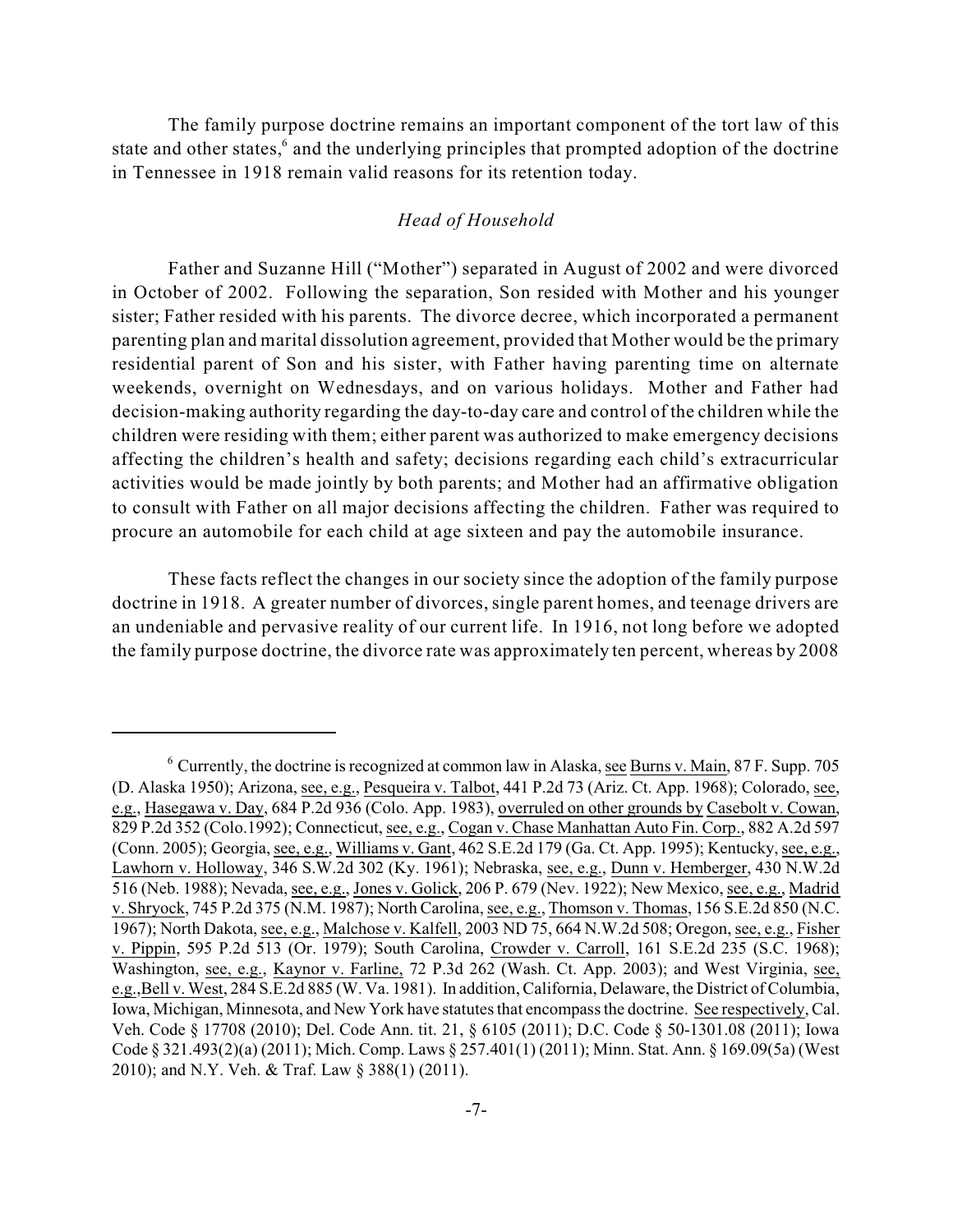that rate had increased to almost fifty percent.<sup>7</sup> Further, studies estimate that half of all American children will experience the breakup of their parents' marriage with the necessary result that one parent will live apart from the child at least for certain durations.<sup>8</sup> While our society has changed, the purpose and essential elements of the family purpose doctrine have remained relatively constant. For the doctrine to remain viable, it too must change with the times and be interpreted in a manner to effectuate the important policy considerations which support it. The application of the doctrine should not be undermined by the mere fact that a parent is no longer residing in the same physical location as the family member who is driving that parent's motor vehicle. Therefore, the common residency of the owner and driver is not required for the application of the doctrine.

Our review of the common law in Tennessee and elsewhere reveals that the identification of a family member as a head of the household is primarily based on his or her family relationship and duty to support the driver rather than place of residency. In fact, both parents can be considered a head of household under the doctrine. Johnson v. Steverson, No. W1999-00627-COA-R3-CV, 2000 WL 1285282 (Tenn. Ct. App. Aug. 30, 2000). In Woodfin v. Insel, 13 Tenn. App. 493 (Tenn. Ct. App. 1931), the plaintiffs sued a grandmother who lived with her adult daughter and minor grandson after the grandson was involved in a collision while driving the grandmother's car. The appellate court's determination that the grandmother was not the head of the household was based in part on the finding that she owed her children or grandchildren no duty of support. Id. at 499. In Adkins v. Nanney, 82 S.W.2d 867 (Tenn. 1935), the father was sued after his adult son was involved in an accident while driving the father's car. Although the son lived with the father, the son was self-supporting. Id. at 867-68. Because the son was not subject to the father's control and the father had no duty to provide for the adult son's support, comfort, and pleasure, the court ruled that the family purpose doctrine was not applicable. Id. at 868. In Amari v. Russell, No. 87-188-II, 1988 WL 50001 (Tenn. Ct. App. May 20, 1988), the intermediate appellate court ruled that the family purpose doctrine was not applicable where the forty-eight-year-old son of the defendant father "did not live with his father nor was he supported by his father." Id. at \*5. Finally, in Henley v. Amacher, No. M1999-02799-COA-R3-CV, 2002 WL 100402 (Tenn. Ct. App. Jan. 28, 2002), a father was sued for injuries incurred as the result of his sixteen-year-old son's negligent operation of a car owned by the father. Although at the time of the accident, the son was living with his grandmother, id. at

 $^7$  See U.S. Census Bureau, Statistical Abstract of the United States: 2011 at 840 (2011) (showing that in 1916 there were 1.08 divorces for every ten marriages and in 2008 there were 4.91 divorces for every ten marriages).

<sup>&</sup>lt;sup>8</sup> The Life Course of Children of Divorce, Am. Soc. Rev., 656-667 (1983).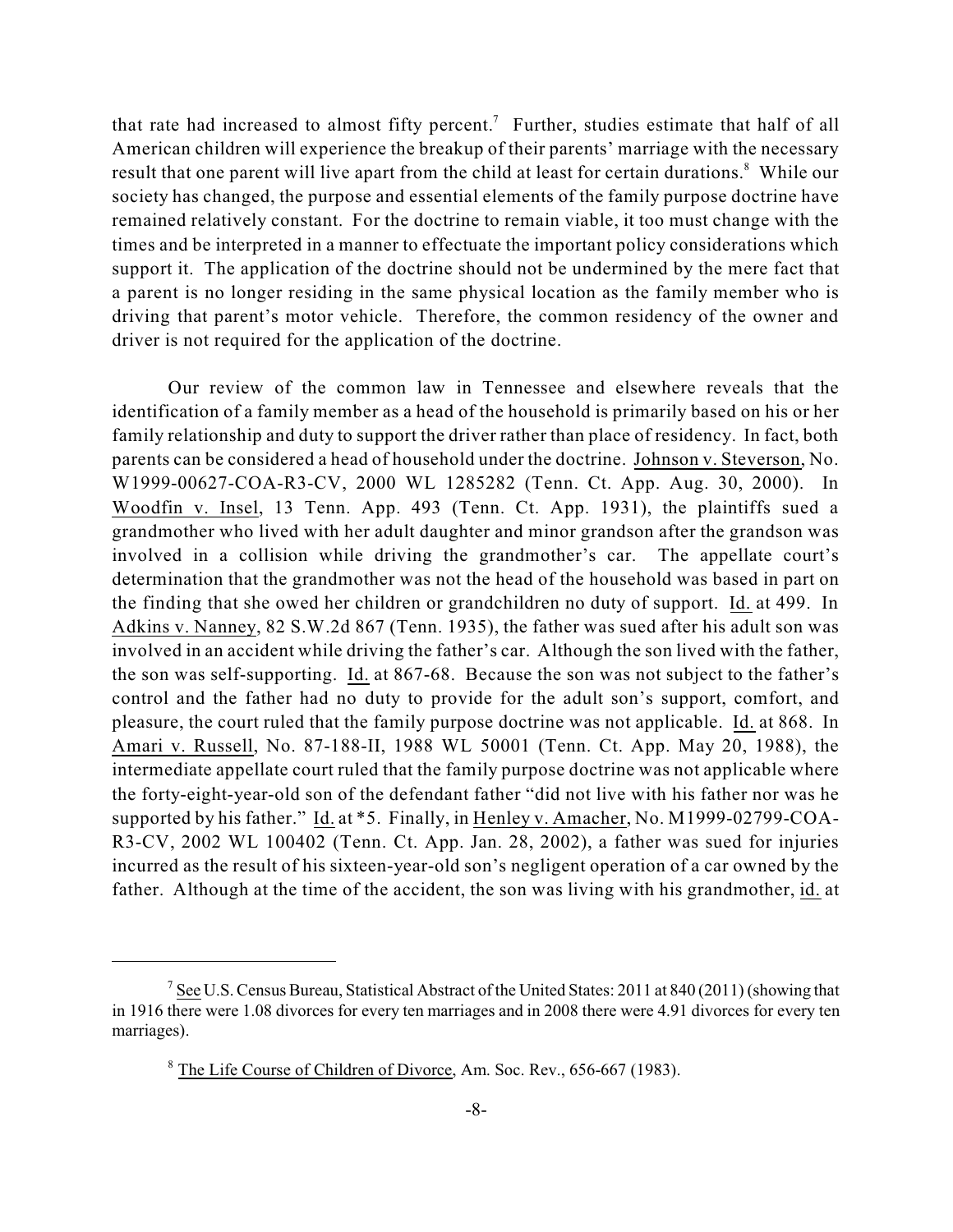\*1, the Court of Appeals found that a jury could nevertheless have concluded that the father was the head of the family, warranting application of the family purpose doctrine. Id. at \*16.

Other jurisdictions addressing the issue have recognized that common residency of the parent and child is not required for the application of the family purpose doctrine. In Alexander v. Kendrick, 213 S.E.2d 911, 913 (Ga. Ct. App. 1975), the father was subject to liability under the family purpose doctrine as the head of the household where he and the mother were divorced and his daughter, who lived with the mother, was involved in an accident while driving a car owned by the father. In a case applying Nebraska law, Wiese v. Hjersman, No. 4:04CV3195, 2006 WL 2571372 (D. Neb. 2006), a nine-year-old boy, who was track-riding a motocross bike, struck and injured the plaintiff pedestrian. The plaintiff, relying on the family purpose doctrine, sued the boy's father, who owned the bike. Id. at \*2. As in Tennessee, the doctrine required that a person invoking the doctrine prove that "the person sought to be charged with liability was the head of his or her family." Id. at \*5 (quoting Leonard v. Wilson, 468 N.W.2d 604, 608 (Neb. 1991)). The father and the boy's mother were divorced and living apart at the time of the accident, and the boy resided with the mother. Id. The district court held that the doctrine did "not require the head of household to be the custodial parent, merely the financially responsible parent," id. at  $*6$ , indicating that it is the underlying support of the responsible owner that is vital to the doctrine's effectiveness. In its ruling, the court quoted the following language from a wellrespected legal treatise, essentially echoing the previously noted rationales relied on by the courts of our state in King and Camper:

> The dangers of the public from incompetent and financially irresponsible drivers is a menace of such gravity that every precaution is necessary to reduce such perils to the minimum. When a parent provides an automobile for the pleasure and convenience of his family, it is not too much to demand that he insure society against its negligent use for such purposes. He may avail himself of the protection of insurance against such hazards, but he should not be permitted to throw the risk upon the innocent victims of his family's negligence in such an agency as an automobile with which he has provided them.

Wiese, 2006 WL 2571372, at \*6 (quoting 1 Harper & James, The Law of Torts, § 8.13, p. 661).

We conclude that in determining whether the owner of a vehicle is to be designated a head of the household for purposes of the family purpose doctrine, appropriate factors to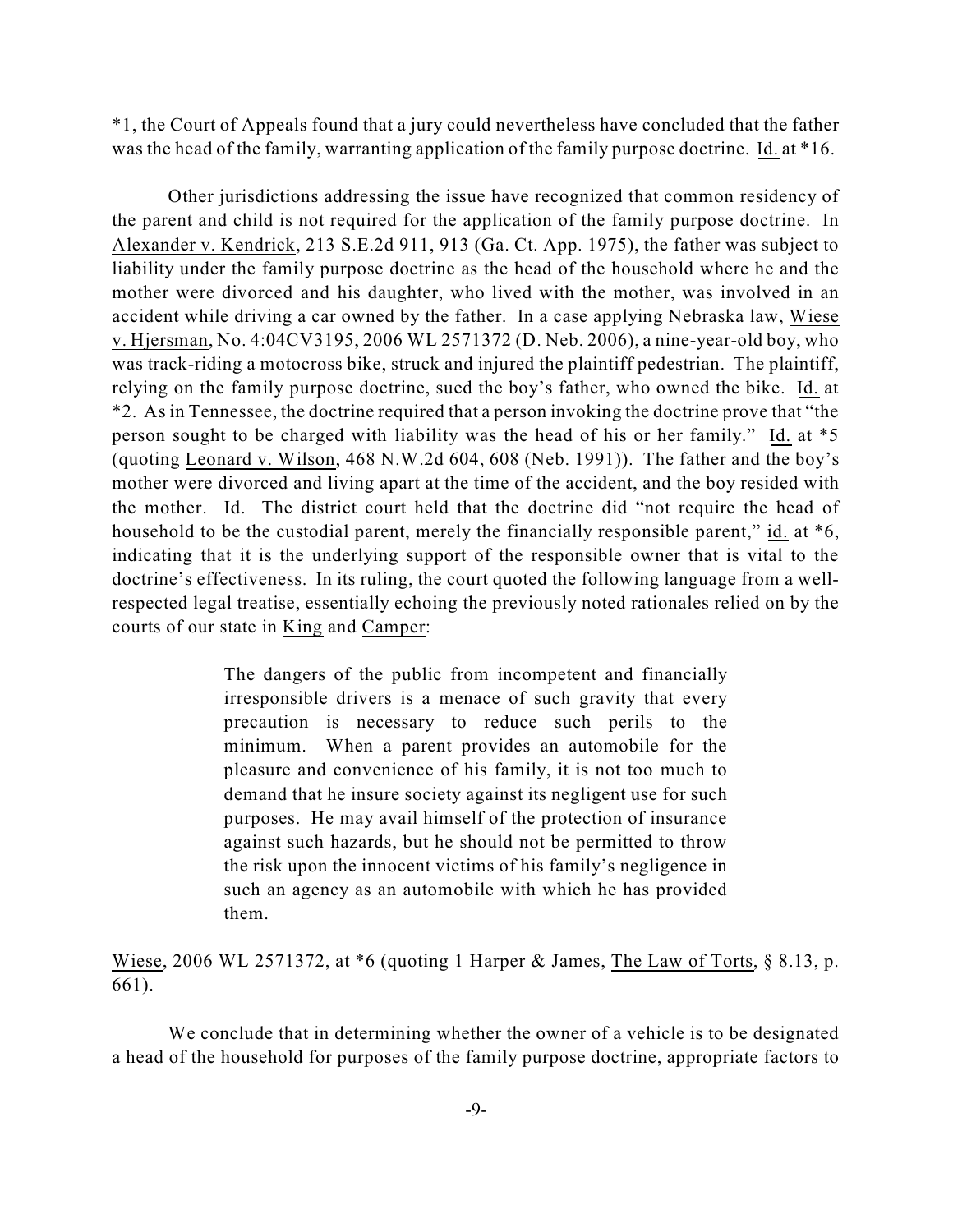consider include whether there is a family relationship between the owner and the driver and whether the owner has a duty to support the driver. Applying these factors to the case before us, we conclude that Father was a head of the household. Father had a family relationship with Son and had a duty to support him. Father's duty of support derived from Tennessee Code Annotated section 34-1-102(a) (2007), which provides that "[p]arents are the joint natural guardians of their minor children, and are equally and jointly charged with their care, nurture, welfare, education and support," and from the divorce decree, which required him to make monthly child support payments to Mother.<sup>9</sup> We conclude that, as a matter of law, Father was a head of the household for purposes of the family purpose doctrine.

#### *Vehicle Maintained for the Pleasure or Comfort of Family*

The family purpose doctrine applies only if the vehicle is "maintain[ed] . . . for the purpose of providing pleasure or comfort for [the] family." Camper, 915 S.W.2d at 447. This "pleasure or comfort" language became part of the doctrine at a time when vehicles represented a newly available technology and were used primarily for recreation, having not yet become a necessary component of everyday life. Father argues that he provided and maintained the vehicle only for Son's pleasure or comfort, not for the family's pleasure or comfort. Father's interpretation of this requirement is too restrictive. Our case law supports a broader view.

In Gray v. Mitsky, 280 S.W.3d 828 (Tenn. Ct. App. 2008), the plaintiff sued the father of the driver of a car that rear-ended her vehicle. The father, who was the registered owner of the car, testified that he had given his son the car and that his son was not using the car for a family purpose. Id. at 829. The son testified that once his father gave him the car, it was the son's alone, that he was completely responsible for it, and that he was not using it for a family purpose. Id. His mother testified that she and the father had cancelled their insurance coverage of the car because it had been given to the son. Id. Nevertheless, the Court of Appeals held that the family purpose doctrine applied, stating that "a driver can be operating a vehicle for a family purpose 'even if the driver is only using the automobile for his own pleasure or convenience." Id. at 831 (quoting Thurmon v. Sellers, 62 S.W.3d 145, 156 (Tenn. Ct. App. 2001)); see also Calhoun v. Eaves, 152 S.E.2d 805, 808 (Ga. Ct. App. 1966) (noting that while it is essential that the vehicle be furnished by the head of the family for a family purpose, "[t]he vehicle may be furnished . . . for the use of less than all members of the family").

 $\degree$  The permanent parenting plan provided in pertinent part that "Father shall pay Three Thousand Seven Hundred Dollars (\$3,700) in child support from September, 2002 through May, 2004 when the oldest child, [Son], shall reach the age of emancipation."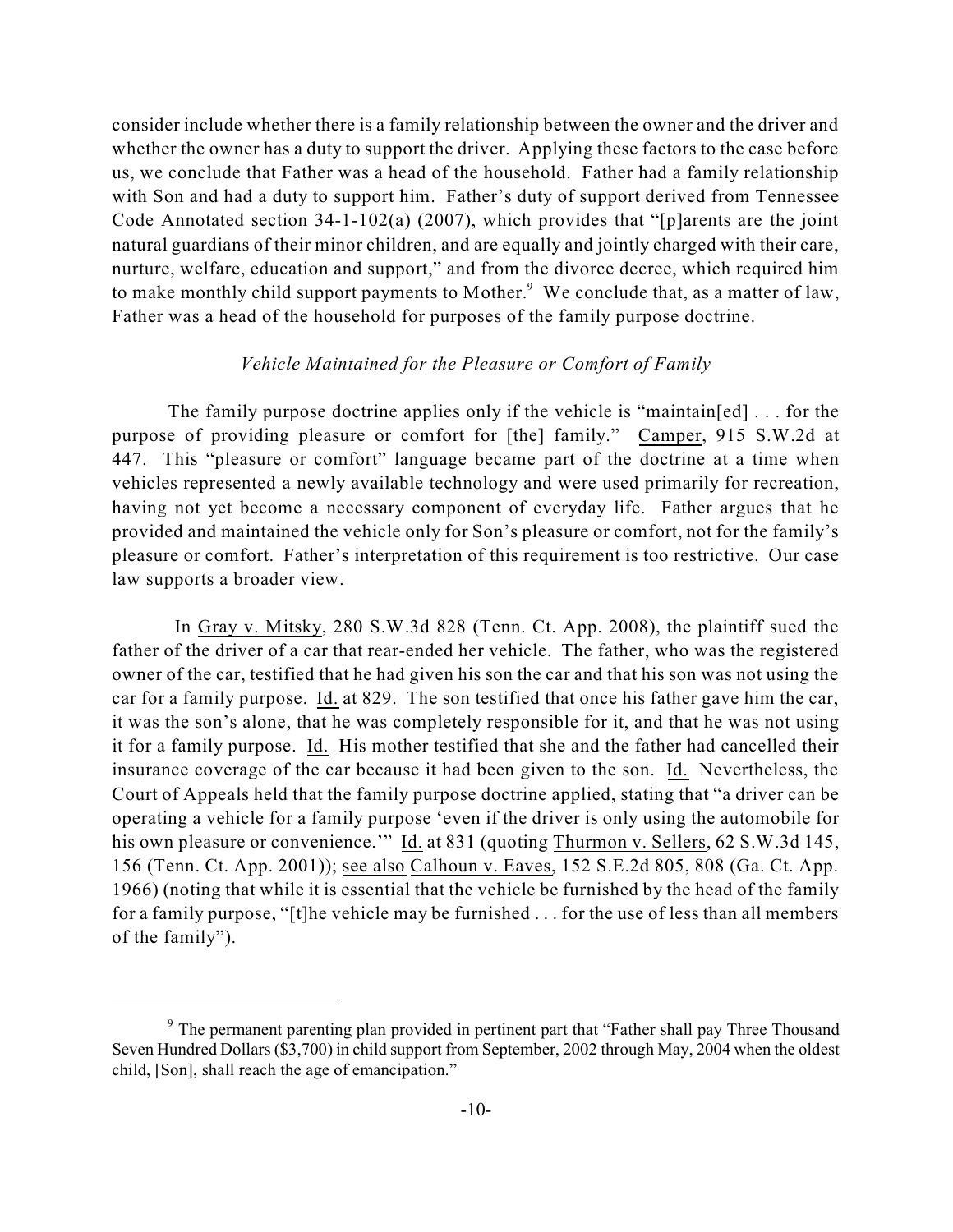Even though Father may have subjectively intended to give the vehicle just to Son for Son's sole use, in doing so, he provided a benefit to the family unit by providing Son with a source of transportation. At the time of the accident, Son was with his sister on a holiday shopping trip; this was a benefit to the family. There is no genuine issue of material fact as to whether the vehicle was maintained for the purpose of providing pleasure or comfort to the family.

#### *Permissive Use*

Finally, the doctrine requires that the vehicle be operated with the express or implied consent of the owner. Camper, 915 S.W.3d at 447. In other words, the owner must have some control over the vehicle's use. "[C]ontrol over the use of the vehicle is the critical element. The owner or provider of the vehicle must have given the actual or implied consent to the operator to drive the vehicle." 4 J.D. Lee & Barry A. Lindahl, Modern Tort Law: Liability and Litigation (2d ed. 2006) § 34:7, at 34-9 (footnote omitted). The family purpose doctrine is based in part on the factual presumption that the child is subject to parental control. Camper, 915 S.W.2d at 447; Gray, 869 S.W.2d at 927; Adkins, 82 S.W.2d at 868. Indeed, in King, the seminal family purpose doctrine case in this state, this Court implicitly acknowledged the significance of the element of control justifying imposition of vicarious liability as a means of advancing the doctrine's goal of securing public safety, stating, "[t]he father, as owner of the automobile and as head of the family, can prescribe the conditions upon which [the vehicle] may be run upon the roads and streets, or he can forbid its use altogether." King, 204 S.W. at 298; see also Meinhardt v. Vaughn, 17 S.W.2d 5, 7 (Tenn. 1929) (stating that "[t]he furnishing, maintenance, and control [of the vehicle] are apparently the essential predicates of liability of the responsible parent," and that "[l]iability, under [the] doctrine . . . depends upon control and use") (internal quotes omitted). In Boles v. Russell, 252 S.W.2d 801 (Tenn. Ct. App. 1952), although the father owned the automobile that his son was driving when an accident occurred, the court found that the family purpose doctrine did not apply, noting that the trier of fact "could look behind the title in determining the question of the right of control. . . . Liability without personal fault or control or the right of control over the acts of another whose negligence causes an injury is contrary to accepted principles of legal liability." Id. at 803.

 Other jurisdictions are in accord with Tennessee courts' requirement of this element of control. See, e.g., Griffin v. Pancoast, 125 S.E.2d 310, 313 (N.C. 1962) (noting that although "ownership presumptively indicates the right to control, . . . one may in fact exercise control . . . without in fact being the owner," and that, under the family purpose doctrine, "[t]he test is not who owns the vehicle but control or the right to control"); Mortensen v. Knight, 305 P.2d 463, 468 (Ariz. 1956) ("[T]he family purpose doctrine . . . rests not on the ownership of the vehicle but upon the control and use.").